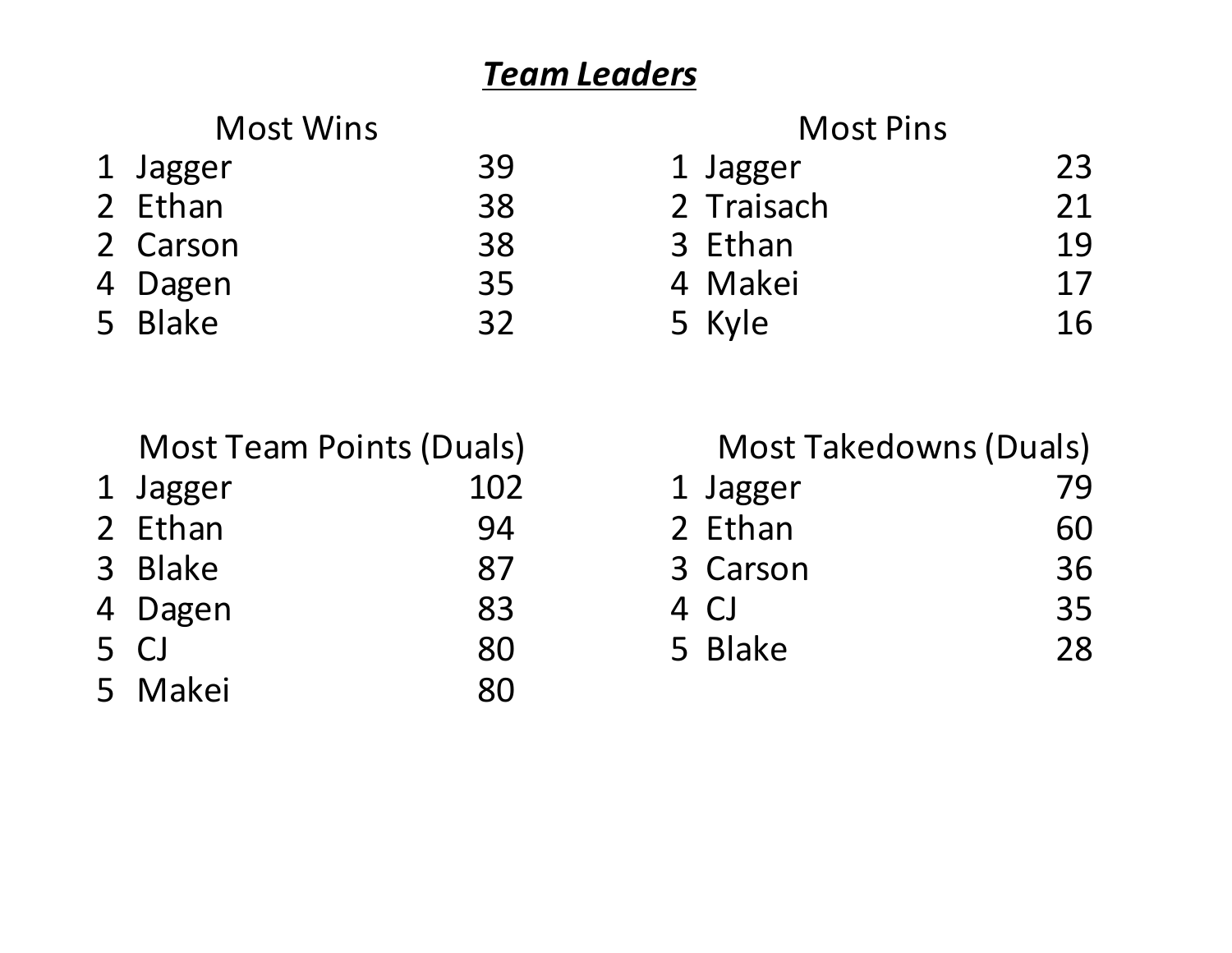| Weight | Wrestler           | <b>Wins</b>     | Losses          | Falls           | Dual Team       | Dual             |  |
|--------|--------------------|-----------------|-----------------|-----------------|-----------------|------------------|--|
|        |                    |                 |                 | Points          |                 | <b>Takedowns</b> |  |
| 152    | J. Condomitti      | 39              | 4               | 23              | 102             | 79               |  |
| 138    | <b>Szerencsits</b> | $\overline{38}$ | $\overline{10}$ | $\overline{19}$ | 94              | 60               |  |
| 106    | C. Wagner          | $\overline{38}$ | $\overline{17}$ | 13              | 68              | $\overline{36}$  |  |
| 132    | D. Condomitti      | $\overline{35}$ | $\overline{10}$ | $\overline{14}$ | 83              | $\overline{27}$  |  |
| 285    | Lambert            | $\overline{32}$ | $\overline{11}$ | $\overline{11}$ | $\overline{87}$ | $\overline{28}$  |  |
| 170    | Roland             | $\overline{31}$ | 13              | $\overline{21}$ | 79              | $\overline{15}$  |  |
| 145    | Judd               | $\overline{26}$ | $\overline{10}$ | $\overline{10}$ | $\overline{70}$ | $\overline{13}$  |  |
| 220    | Makei              | $\overline{25}$ | $\overline{13}$ | $\overline{17}$ | $\overline{80}$ | $\overline{26}$  |  |
| 113    | G. Wagner          | $\overline{25}$ | $\overline{15}$ | $\overline{9}$  | $\overline{68}$ | $\overline{20}$  |  |
| 195    | Perl               | $\overline{20}$ | $1\overline{4}$ | 16              | 60              | 16               |  |
| 126    | Reichelderfer      | $\overline{20}$ | $\overline{9}$  | 11              | $\overline{55}$ | 10               |  |
| 145    | Fritz              | 18              | $\overline{10}$ | $\overline{12}$ | 80              | $\overline{35}$  |  |
| 182    | Gallagher          | $\overline{15}$ | $\overline{11}$ | $\overline{10}$ | 29              | $\overline{17}$  |  |
| 120    | Dew                | 7               | $\overline{10}$ | $\overline{5}$  | $\overline{36}$ | 7                |  |
| 113    | Tropeano           | $\overline{3}$  | $\overline{0}$  | $\overline{2}$  | $\overline{15}$ | $\overline{5}$   |  |
| 160    | <b>Russell</b>     | $\overline{3}$  | 7               | $\overline{2}$  | $\overline{15}$ | 7                |  |
| 106    | Seeley             | $\overline{2}$  | $\overline{0}$  | $\overline{0}$  | $\overline{12}$ | $\overline{0}$   |  |
| 145    | B. Wagner          | $\overline{2}$  | $\overline{2}$  | $\overline{0}$  | $\overline{7}$  | $\overline{8}$   |  |
| 126    | Snoke              | $\overline{1}$  | $\overline{0}$  | $\overline{1}$  | $\overline{6}$  | $\overline{2}$   |  |
| 120    | Kantner            | $\overline{1}$  | $\overline{3}$  | $\overline{0}$  | 3               | $\overline{2}$   |  |
| 182    | Shuman             | $\overline{1}$  | $\overline{8}$  | $\overline{0}$  | $\overline{6}$  | $\overline{0}$   |  |
| 120    | <b>Hudak</b>       | $\overline{0}$  | $\overline{0}$  | $\overline{0}$  | $\overline{0}$  | $\overline{0}$   |  |
| 132    | <u>Torelli</u>     | $\overline{0}$  | $\overline{0}$  | $\overline{0}$  | $\overline{0}$  | $\overline{0}$   |  |
| 138    | Confer             | $\overline{0}$  | $\overline{0}$  | $\overline{0}$  | $\overline{0}$  | $\overline{0}$   |  |
| 138    | Leon               | $\overline{0}$  | $\overline{0}$  | $\overline{0}$  | $\overline{0}$  | $\overline{0}$   |  |
| 138    | Yost               | $\overline{0}$  | $\overline{0}$  | $\overline{0}$  | $\overline{0}$  | $\overline{0}$   |  |
| 145    | Cappolella         | $\overline{0}$  | $\overline{0}$  | $\overline{0}$  | $\overline{0}$  | $\overline{0}$   |  |
| 145    | <b>Martinez</b>    | $\overline{0}$  | $\overline{0}$  | $\overline{0}$  | $\overline{0}$  | $\overline{0}$   |  |
| 170    | Roth               | $\overline{0}$  | $\overline{1}$  | $\overline{0}$  | $\overline{0}$  | $\overline{0}$   |  |
| 113    | Dayoub             | $\overline{0}$  | $\overline{0}$  | $\overline{0}$  | $\overline{0}$  | $\overline{0}$   |  |
| 140    | Hanley             | $\overline{0}$  | $\overline{0}$  | $\overline{0}$  | $\overline{0}$  | $\overline{0}$   |  |